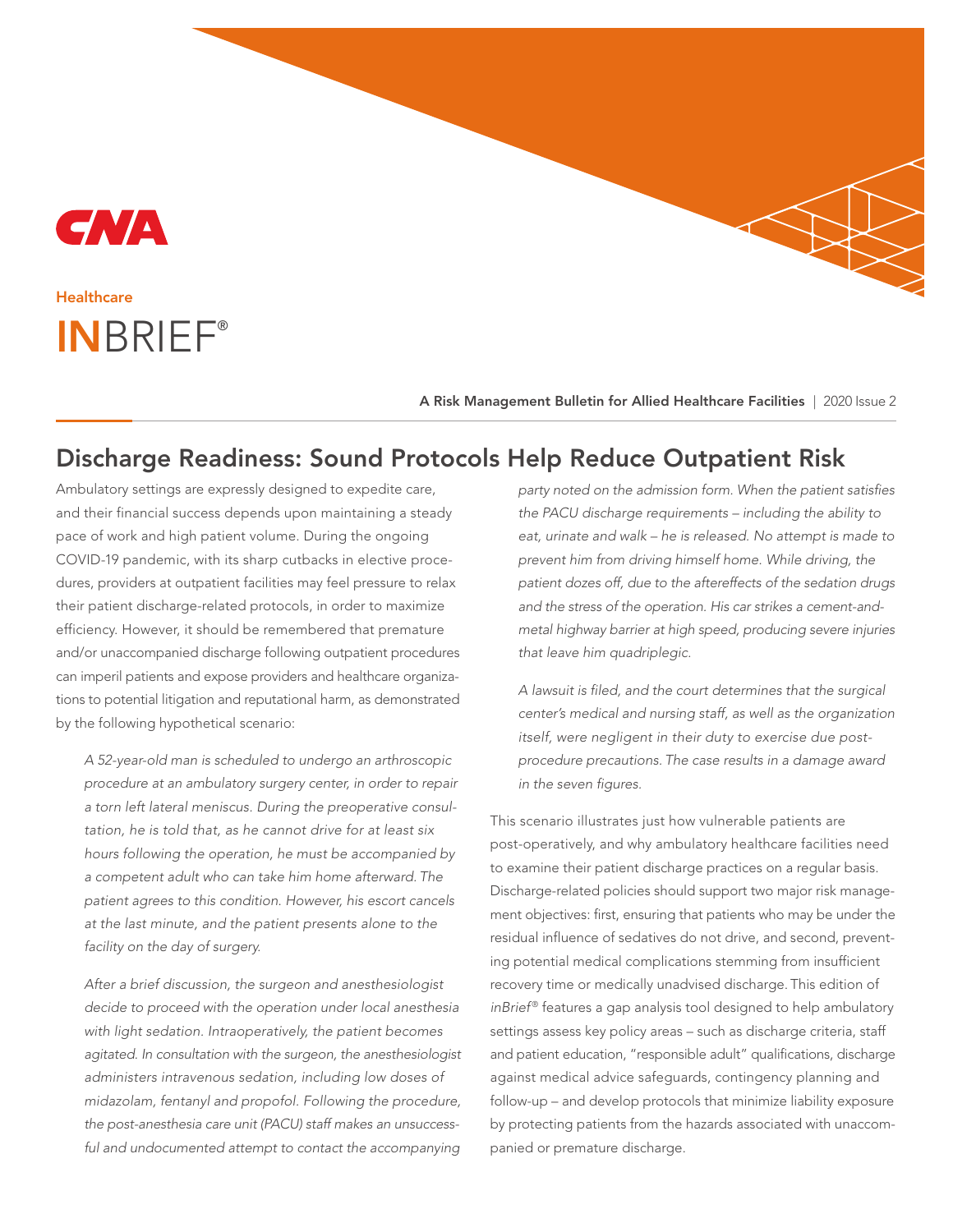## Gap Analysis Tool: Outpatient Discharge Process

| <b>Safety Factors</b>                                                                                                                                                                                                                                                                                                                                             | Present<br>(Yes/No) | <b>Comments</b> |  |
|-------------------------------------------------------------------------------------------------------------------------------------------------------------------------------------------------------------------------------------------------------------------------------------------------------------------------------------------------------------------|---------------------|-----------------|--|
| <b>Basic policy and procedure:</b>                                                                                                                                                                                                                                                                                                                                |                     |                 |  |
| 1. A formal discharge protocol for surgical/medical/diagnostic procedures<br>is established, which complies with regulatory and professional clinical<br>standards for patients recovering from general or regional anesthesia and/or<br>moderate or deep sedation.                                                                                               |                     |                 |  |
| 2. Post-procedure transportation requirements are outlined in written<br>policy, especially the requirement that all patients discharged under the<br>influence of mind-altering substances must be accompanied by a designated<br>responsible adult.                                                                                                             |                     |                 |  |
| 3. In the event that a designated escort does not arrive with the patient,<br>the individual is contacted by staff to verify that he/she will be available<br>to drive the patient home following discharge. This contact is documented<br>in the patient healthcare information record.<br>4. If safe post-discharge transportation and care arrangements cannot |                     |                 |  |
| be verified, the scheduled procedure is postponed or, if feasible, only<br>local anesthesia/analgesic is utilized.                                                                                                                                                                                                                                                |                     |                 |  |
| 5. If necessary, use of a licensed medical transport service is arranged<br>prior to the day of surgery/treatment and documented in the patient<br>healthcare information record.                                                                                                                                                                                 |                     |                 |  |
| 6. Use of ordinary taxicabs and livery or ride-hailing services is prohibited,<br>as these drivers are not trained to convey vulnerable patients and the carriage<br>contract does not assume liability for medical transport.                                                                                                                                    |                     |                 |  |
| Discharge criteria and related documentation:                                                                                                                                                                                                                                                                                                                     |                     |                 |  |
| 1. Surgical, medical and diagnostic discharge criteria are established<br>and implemented using a widely recognized method, such as the<br>Post-anesthetic Discharge Scoring System (PADSS).                                                                                                                                                                      |                     |                 |  |
| 2. Widely accepted clinical indicators are incorporated into formal<br>discharge criteria, including, but not limited to, the following:                                                                                                                                                                                                                          |                     |                 |  |
| · Stable vital signs.                                                                                                                                                                                                                                                                                                                                             |                     |                 |  |
| • Alert and coordinated movement of extremities.<br>• Absence of nausea and significant pain.                                                                                                                                                                                                                                                                     |                     |                 |  |
| . No indication of surgical bleeding.                                                                                                                                                                                                                                                                                                                             |                     |                 |  |
| . Ability to drink, void and walk without dizziness.                                                                                                                                                                                                                                                                                                              |                     |                 |  |
| 3. All four dimensions of discharge readiness are documented in the<br>patient healthcare information record, i.e., physical status, ability                                                                                                                                                                                                                      |                     |                 |  |
| to perform personal care, awareness of post-operative restrictions and<br>potential complications, and presence of a support system.                                                                                                                                                                                                                              |                     |                 |  |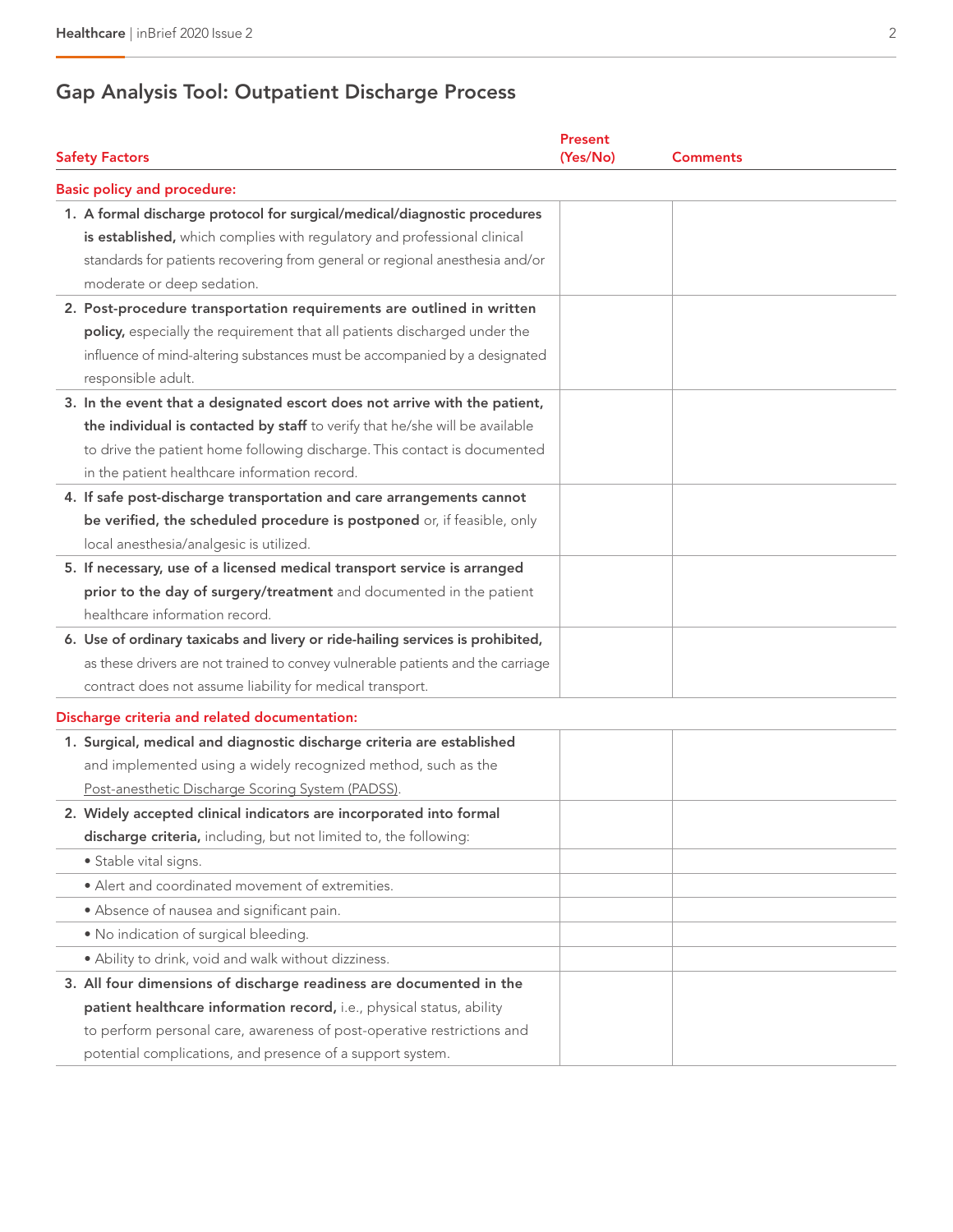| <b>Safety Factors</b>                                                                                              | Present<br>(Yes/No)<br><b>Comments</b> |  |
|--------------------------------------------------------------------------------------------------------------------|----------------------------------------|--|
|                                                                                                                    |                                        |  |
| <b>Staff and patient education:</b><br>1. During orientation and annually thereafter, surgeons, anesthesiologists, |                                        |  |
| and other providers and clinical staff are informed of the factors that                                            |                                        |  |
| most affect patients' driving ability and recovery time, including sedative                                        |                                        |  |
| agents used and pain relief medications taken, as well as subjective variables                                     |                                        |  |
| such as sleep disruption, lingering pain, stress and anxiety.                                                      |                                        |  |
| 2. Staff are reminded regularly that being judged clinically ready for                                             |                                        |  |
| discharge does not necessarily mean ready to drive, as psychomotor                                                 |                                        |  |
| impairment and cognitive deficits may be present but not readily apparent.                                         |                                        |  |
| 3. Clinical staff members are instructed periodically to warn patients of                                          |                                        |  |
| the lingering effects of anesthetics and analgesics during the pre-                                                |                                        |  |
| operative assessment, as well as the danger of driving under the influence                                         |                                        |  |
| of these drugs.                                                                                                    |                                        |  |
| 4. Prior to the procedure, patients are educated about the three stages                                            |                                        |  |
| of recovery, consisting of                                                                                         |                                        |  |
| • Early recovery, i.e., the period of awakening when vital reflexes return.                                        |                                        |  |
| • Intermediate recovery, i.e., the period of continuing monitoring when                                            |                                        |  |
| vital signs stabilize and patients regain control of their bodies.                                                 |                                        |  |
| • Late recovery, i.e., the post-discharge period during which the aftereffects                                     |                                        |  |
| of sedation gradually dissipate.                                                                                   |                                        |  |
| 5. During the preoperative informed consent discussion, patients are told                                          |                                        |  |
| of the potential consequences of failing to present with a designated                                              |                                        |  |
| escort, including cancellation of the procedure.                                                                   |                                        |  |
| 6. Patients are asked to sign and date a form indicating their                                                     |                                        |  |
| understanding and acceptance of discharge protocols, including the                                                 |                                        |  |
| need for a suitable escort following discharge.                                                                    |                                        |  |
| 7. Written post-procedure instructions are reviewed with patients and                                              |                                        |  |
| their accompanying responsible adult upon discharge, in order to                                                   |                                        |  |
| ensure that they are alert to possible complications and are aware of the                                          |                                        |  |
| appropriate response. Signed acknowledgment is made of receipt.                                                    |                                        |  |
| Accompanying adult qualifications and safeguards:                                                                  |                                        |  |
| 1. Qualified "responsible adults" are defined in writing as individuals                                            |                                        |  |
| 18 years of age or older who are licensed to drive and are also                                                    |                                        |  |
| . Aware of the patient's condition and physical needs.                                                             |                                        |  |
| . Competent to make decisions if the patient cannot.                                                               |                                        |  |
| . Willing and able to assist and support the patient if complications ensue                                        |                                        |  |
| upon return home, such as nausea, vomiting, dizziness, pain or bleeding.                                           |                                        |  |
| • Capable of requesting medical assistance in the event of an emergency.                                           |                                        |  |
| 2. The name, telephone number and email address of the responsible                                                 |                                        |  |
| adult is requested during preoperative registration and documented in                                              |                                        |  |
| the patient healthcare information record.                                                                         |                                        |  |
| 3. The designated responsible adult is asked to be present upon patient                                            |                                        |  |
| admission and to be available following the procedure.                                                             |                                        |  |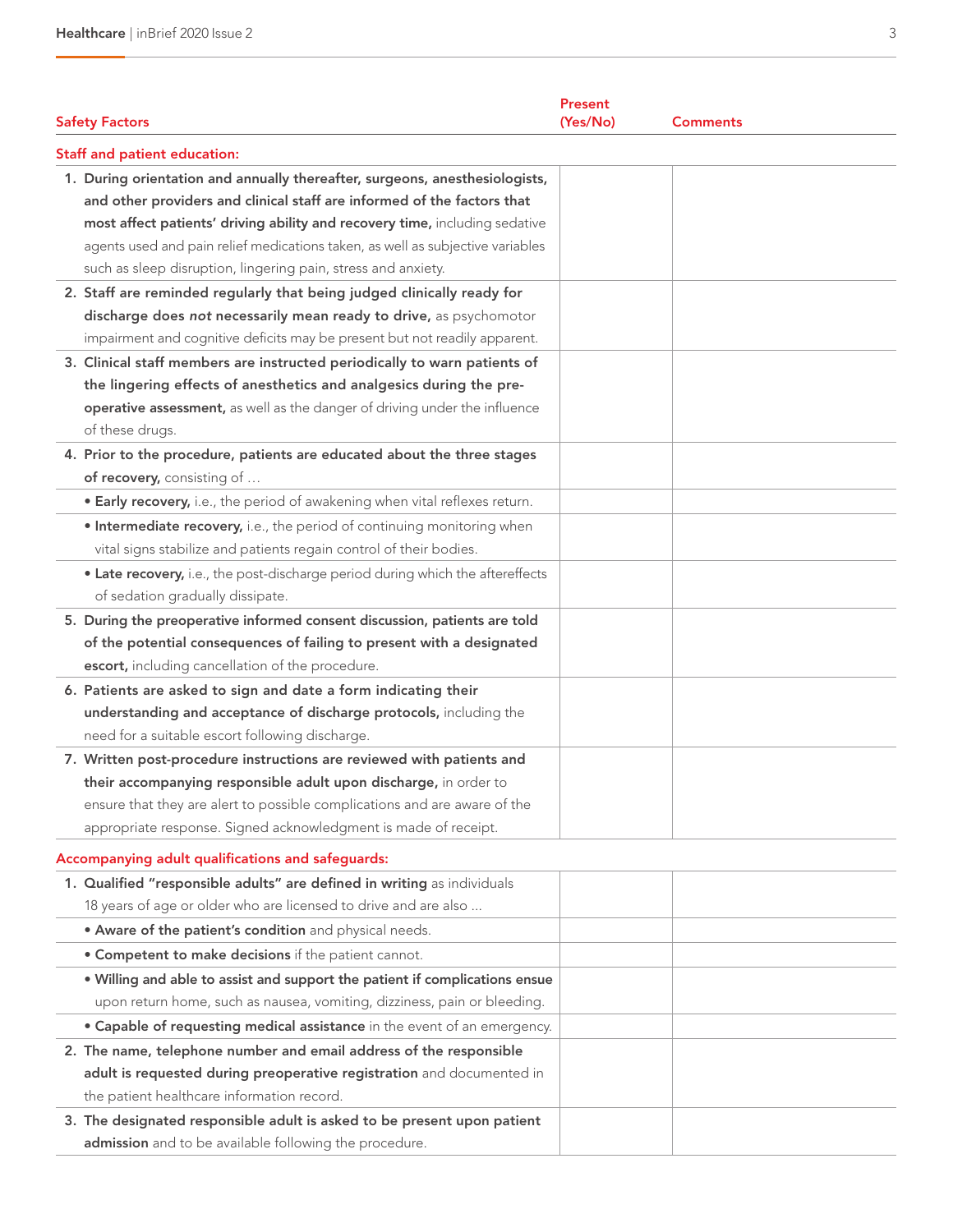| <b>Safety Factors</b>                                                                                                                                                                                                                                                                                                     | Present<br>(Yes/No) | Comments |
|---------------------------------------------------------------------------------------------------------------------------------------------------------------------------------------------------------------------------------------------------------------------------------------------------------------------------|---------------------|----------|
| <b>Contingency planning:</b>                                                                                                                                                                                                                                                                                              |                     |          |
| 1. An action plan is created concerning discharge of unescorted patients,<br>and is implemented consistently when this situation arises.                                                                                                                                                                                  |                     |          |
| 2. A list is compiled of nearby short-term recovery options - such as<br>"hotel beds" with on-site nursing staff and recovery beds in acute care or<br>aging services settings - for patients who require continued close observa-<br>tion and/or lack proper home care arrangements. Terms are negotiated<br>in advance. |                     |          |
| 3. Local social service agencies are contacted to coordinate transportation<br>and/or home care services for patients who cannot depend upon family<br>or friends.                                                                                                                                                        |                     |          |
| 4. If no responsible adult is available post-discharge, a licensed medical<br>transport service is hired to take the patient home safely.                                                                                                                                                                                 |                     |          |
| <b>AMA</b> management:                                                                                                                                                                                                                                                                                                    |                     |          |
| 1. Discharge "against medical advice" (AMA) is defined in written policy<br>as when a patient places him/herself at risk by leaving the facility prematurely.                                                                                                                                                             |                     |          |
| 2. An informed refusal procedure is developed to manage AMA discharge<br>requests, which includes documenting the patient's stated reasons for<br>leaving prematurely, as well as attempting to persuade the individual to<br>reconsider the decision.                                                                    |                     |          |
| 3. Prior to an AMA discharge, the following risk management actions<br>are taken, in order to prevent medical complications and consequent<br>allegations of abandonment:                                                                                                                                                 |                     |          |
| · Determination of patient's mental capacity and decision-making ability.                                                                                                                                                                                                                                                 |                     |          |
| <b>• Explanation of the risks</b> of premature discharge.                                                                                                                                                                                                                                                                 |                     |          |
| . Development of an alternative care plan that satisfies the patient's<br>medical and emotional needs, such as home nursing visits or assistance<br>from a responsible adult.                                                                                                                                             |                     |          |
| · Documentation of discharge-related safety measures taken, e.g.,<br>discussions conducted with patient, transport and care arrangements<br>made, and prescriptions and medical contact information provided,<br>including location of the nearest emergency room.                                                        |                     |          |
| 4. Patients who insist on leaving prematurely are requested to read and                                                                                                                                                                                                                                                   |                     |          |
| sign a form acknowledging the risks of AMA discharge and the benefits<br>of continued monitoring during recovery (i.e., a standard AMA waiver).                                                                                                                                                                           |                     |          |
| 5. Staff members are prohibited from forcibly interfering with patients<br>who insist on leaving AMA, or concealing their car keys or clothing, in<br>order to avoid allegations of improper restraint.                                                                                                                   |                     |          |
| 6. A policy is established concerning whether to notify police when an<br>impaired patient or driver leaves the facility. The protocol is reviewed by<br>risk management and/or legal counsel to ensure that it accords with HIPAA<br>privacy and confidentiality provisions.                                             |                     |          |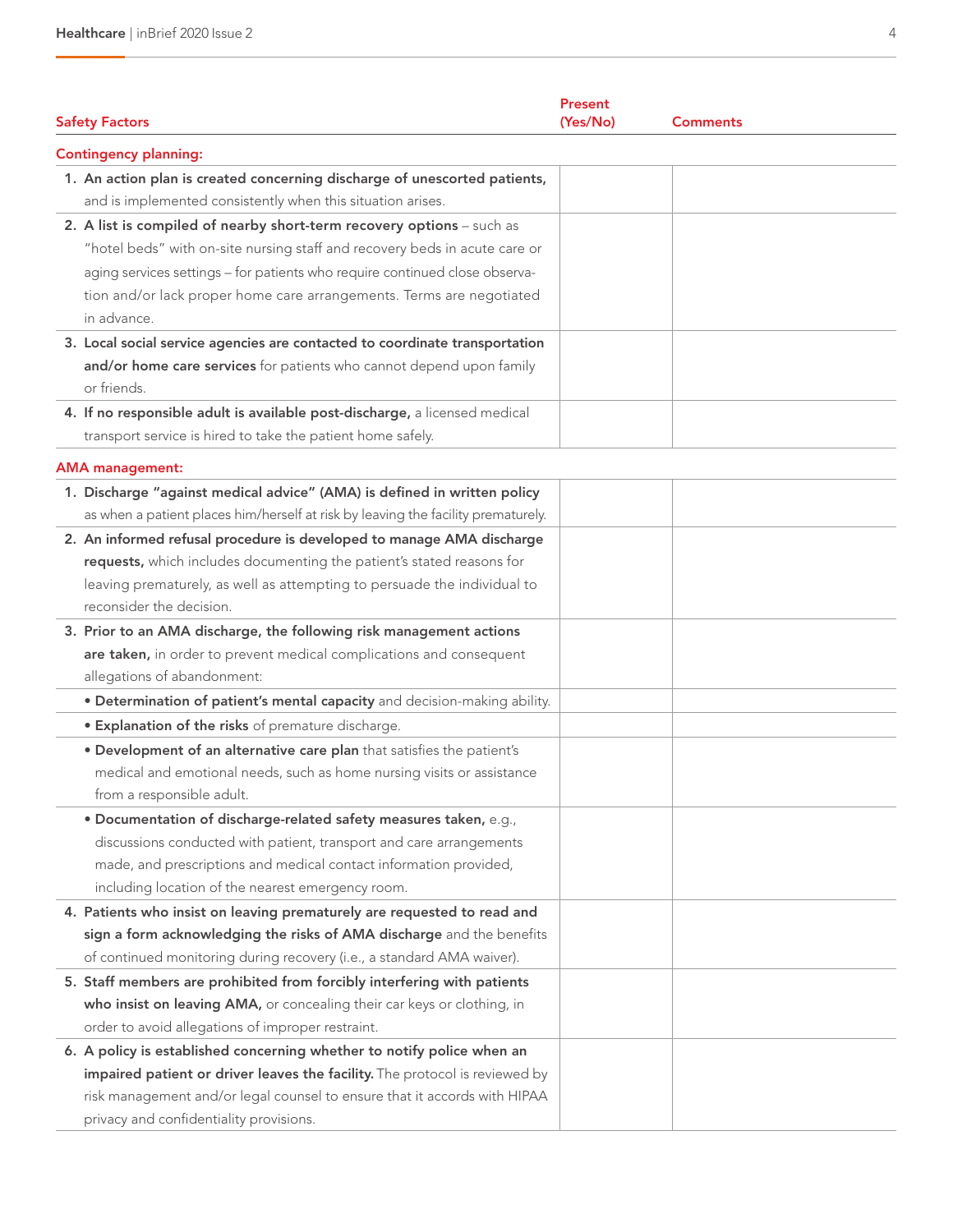| Present<br><b>Safety Factors</b><br>(Yes/No)                                |  | <b>Comments</b> |  |
|-----------------------------------------------------------------------------|--|-----------------|--|
| Post-discharge patient follow-up:                                           |  |                 |  |
| 1. Patients who leave prematurely are contacted soon after discharge        |  |                 |  |
| to confirm their safe arrival and the availability of in-home assistance.   |  |                 |  |
| 2. Written protocols are drafted regarding steps to take if a patient who   |  |                 |  |
| leaves prematurely cannot be reached post-discharge, such as making         |  |                 |  |
| documented calls to the patient's designated contact and/or law enforcement |  |                 |  |
| agencies, as circumstances warrant.                                         |  |                 |  |
| 3. Follow-up telephone calls are placed to all patients within 24 hours of  |  |                 |  |
| discharge after an invasive surgical/medical/diagnostic procedure, in order |  |                 |  |
| to check for the following signs of potential complications, among others:  |  |                 |  |
| · Significant bleeding                                                      |  |                 |  |
| • Sore throat and/or hoarseness                                             |  |                 |  |
| · Elevated temperature                                                      |  |                 |  |
| · Localized pain                                                            |  |                 |  |
| • Generalized discomfort or weakness                                        |  |                 |  |
| • Nausea or vomiting                                                        |  |                 |  |
| · Headache                                                                  |  |                 |  |
| · Drowsiness, lethargy, lightheadedness, dizziness or fainting              |  |                 |  |
| 4. During follow-up telephone calls, the patient is asked about any         |  |                 |  |
| additional complaints he/she may have, and also whether prescriptions       |  |                 |  |
| have been filled, prescribed or over-the-counter drugs taken, and any       |  |                 |  |
| visits made to the emergency department or primary care provider.           |  |                 |  |

This tool serves as a reference for organizations seeking to evaluate risk exposures associated with post-procedure discharge from ambulatory settings. The content is not intended to represent a comprehensive listing of all actions needed to address the subject matter, but rather is a means of initiating internal discussion and self-examination. Your clinical procedures and risks may be different from those addressed herein, and you may wish given after a thorough examination of the individual situation, encompassing a review of relevant facts, laws and regulations. CNA assumes no responsibility for the consequences of the use or nonuse of this information.